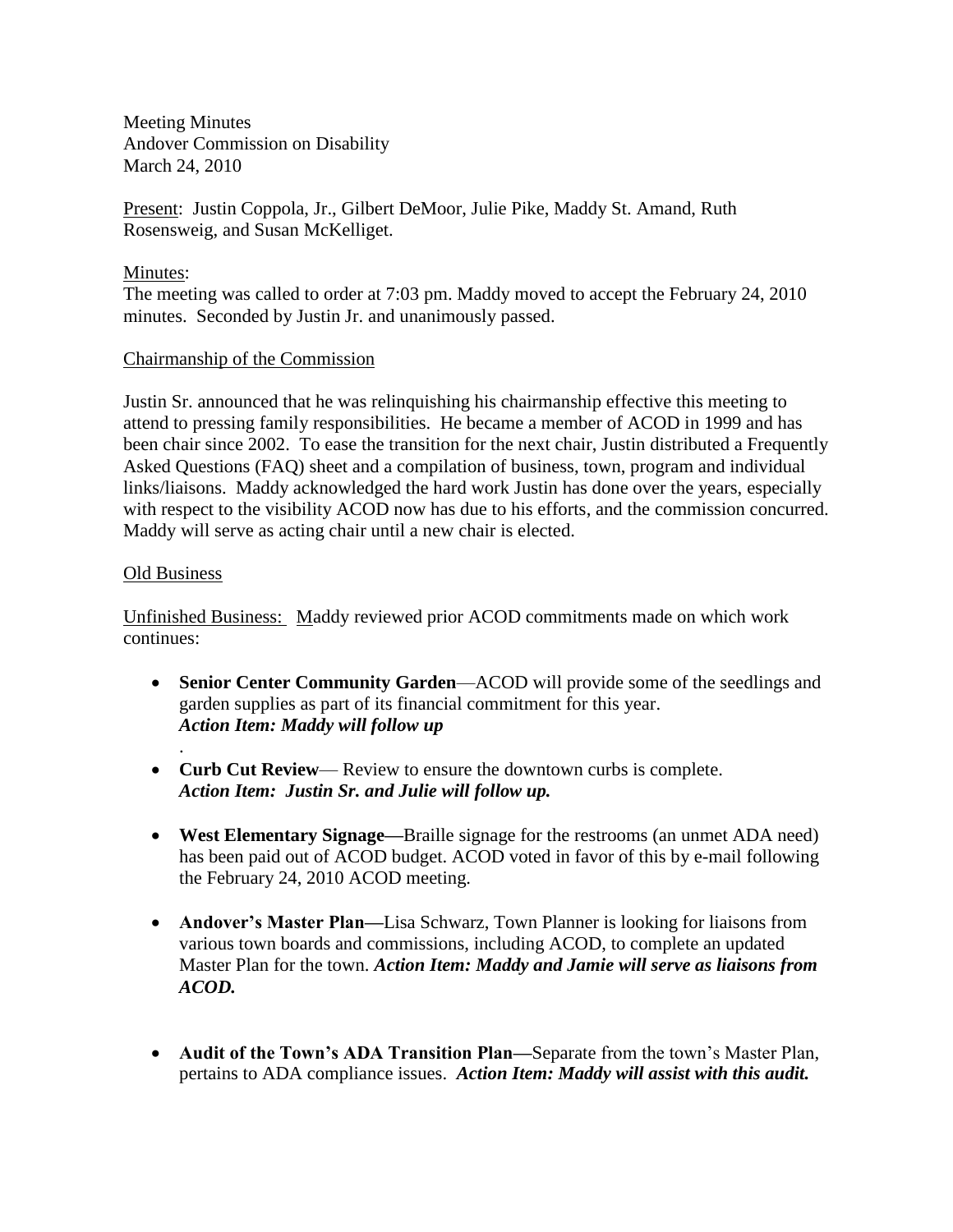These are in addition to regular projects of the commission such as Project LifeSaver Kids on the Block, HP Parking Tickets.

Business on Hold: Maddy reviewed projects that had been proposed but will be completed at a later date.

- **Park and Barnard Site Reviews—**Although Main Street and curbs are in compliance with ADA law, additional sites off Main Street are not. Further site reviews had been recommended by the ABCA but are "on hold" at this time due to volunteer time and the general atmosphere regarding further study around Main Street.
- **Restaurant Access Survey—**Maddy has compiled a list of every town restaurant, reviewed the screening criteria for the proposed study, and it is ready for completion when the timing is right and volunteers available.
- **Playground Sub-Committee-**The Ballardvale and other playgrounds have had preliminary access reviews but are currently "on hold" due to the town's financial constraints.
- **Newsletter—**As Justin Sr. was very involved with the content and distribution of the newsletter, future copies are "on hold" until another person joins the commission *Action Item: Justin Jr. will update the ACOD website as needed.*

# New Business

- 1. **Warrant Articles for Approval—**Maddy distributed a synopsis of seven (7) warrant articles for ACOD's acceptance due to relevance to the disabled. They included:
	- Federal grant program authorization (10A)
	- Road contracts (10B)
	- Property tax exemptions (10D)
	- Sidewalk improvements  $(13)$
	- Revolving accounts for certain town departments (14)
	- Elderly transportation (15)
	- Establishment of a smart growth overlay district (26)

Julie made a motion to approve the seven warrant articles for Town Meeting 2010. Seconded by Pat and unanimously passed.

# 2. **MOD/CAM Training—***Action Item: Ruth will attend this community access training program and get resource materials.*

3. **New Disability Indicator Form—**Registered disabled individuals will be evacuated in the case of emergency by dialing 911. The form has been updated to include notice of change of service provider (Verizon, Comcast, At&T and the like) to the police department and those registered, will receive the updated form.